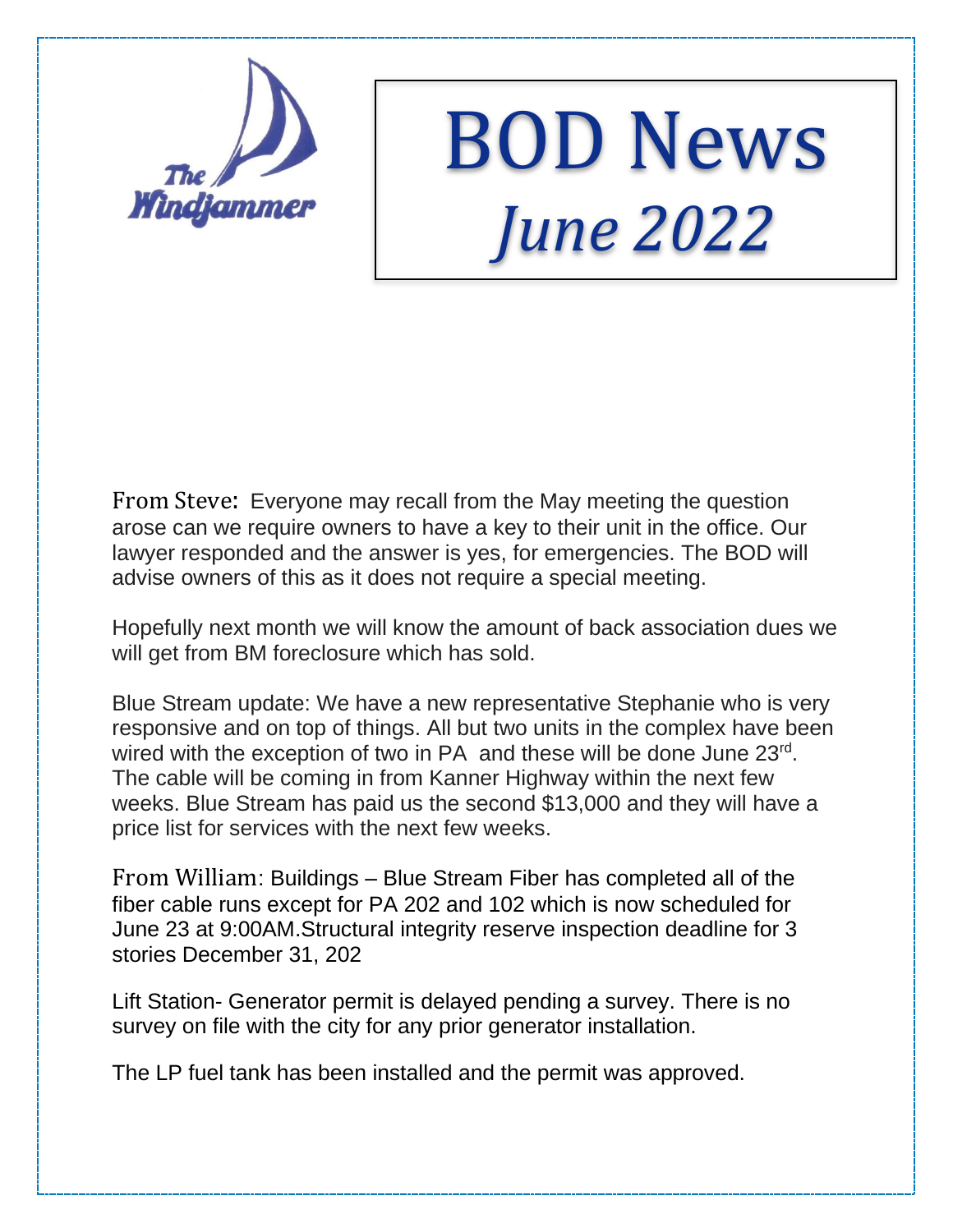Docks- Carmen has replaced all of the river dock lights with new ones this month.

We received an e-mail this morning that the seawall weep filter cleaning and pile wrap replacements would begin today.

We have found new cracks in the sidewalk along the canal in 3 locations. Special Forces for Seawall cracks at dock #69 & BM Pool and near dock #48

Pools- The pool decks will be resealed this summer after the warranty repairs are completed at the British Merchant pool.

Moat – The moat pump impeller is cracked at a few of the fins and will requirement replacement.

Grounds/Landscaping Committee: The committee is happy to welcome Mary Medley appointed by the BOD to fill the vacancy. Mary has been an active member of the "Windy Weeders" and we know she will be a great asset to the committee.

The BOD approved the committee's recommendation to have Only Trees perform the tree trimming the again year.

The committee has agreed to research more affordable alternatives to the moat which is extremely expensive to maintain. More to come.

Social Committee: July 4<sup>th</sup> Barbecue at the clubhouse. Information has been sent out and posted in the laundry rooms.

Owner Reminders: Board Member Carl Morris asked that I speak to this issue. Owners are putting furniture and very large items in the dumpsters on the north side. Item that are placed in all dumpsters should be broken/ cut up and placed in plastic bags prior to be placed in the dumpsters. No bulk items are to be put in the dumpsters.

As we are now in hurricane season be sure that you have someone who will close your shutters if you did not prior to leaving. Cars left on property must be in your deeded space and a key left in case it needs to be moved.